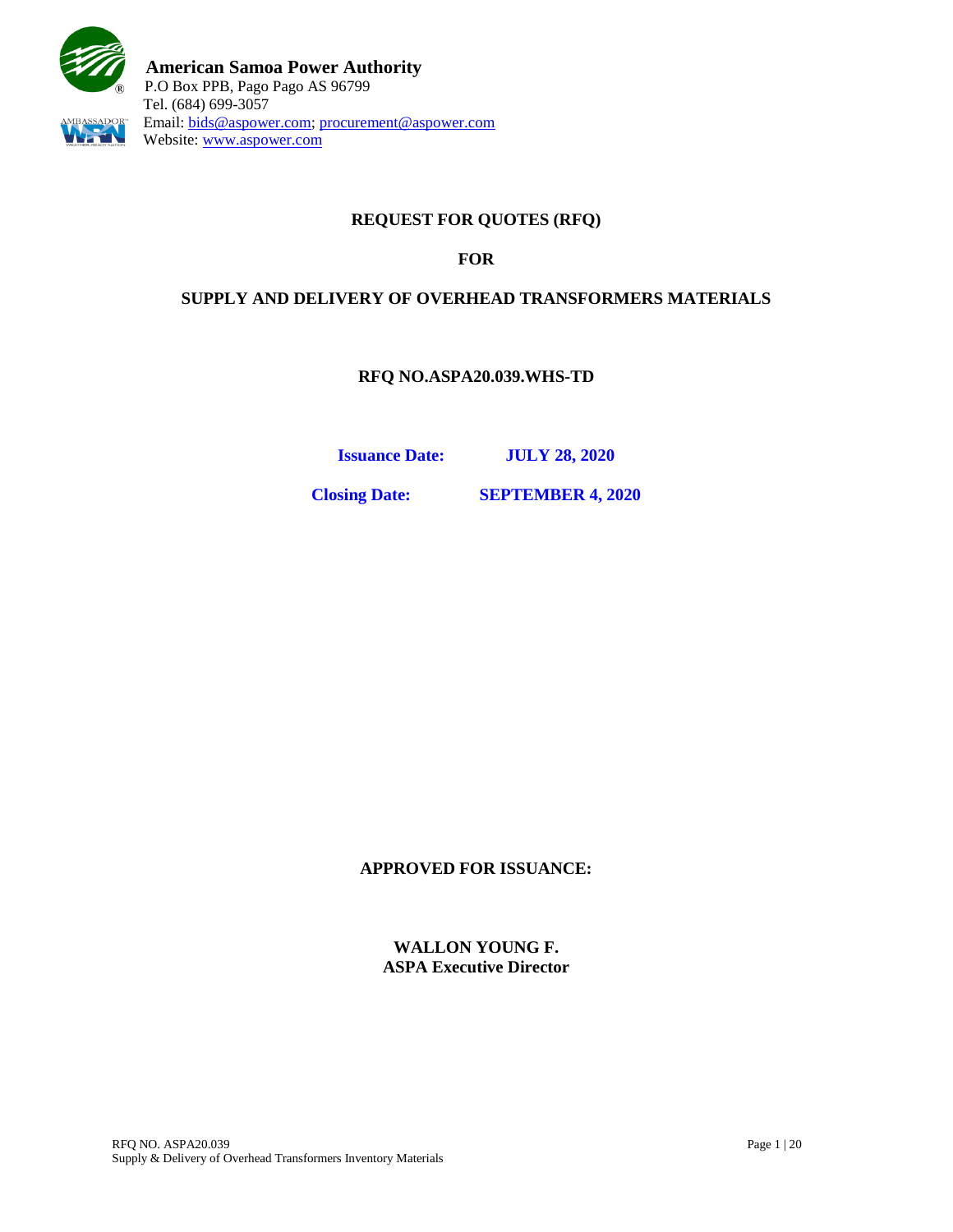# **TABLE OF CONTENTS**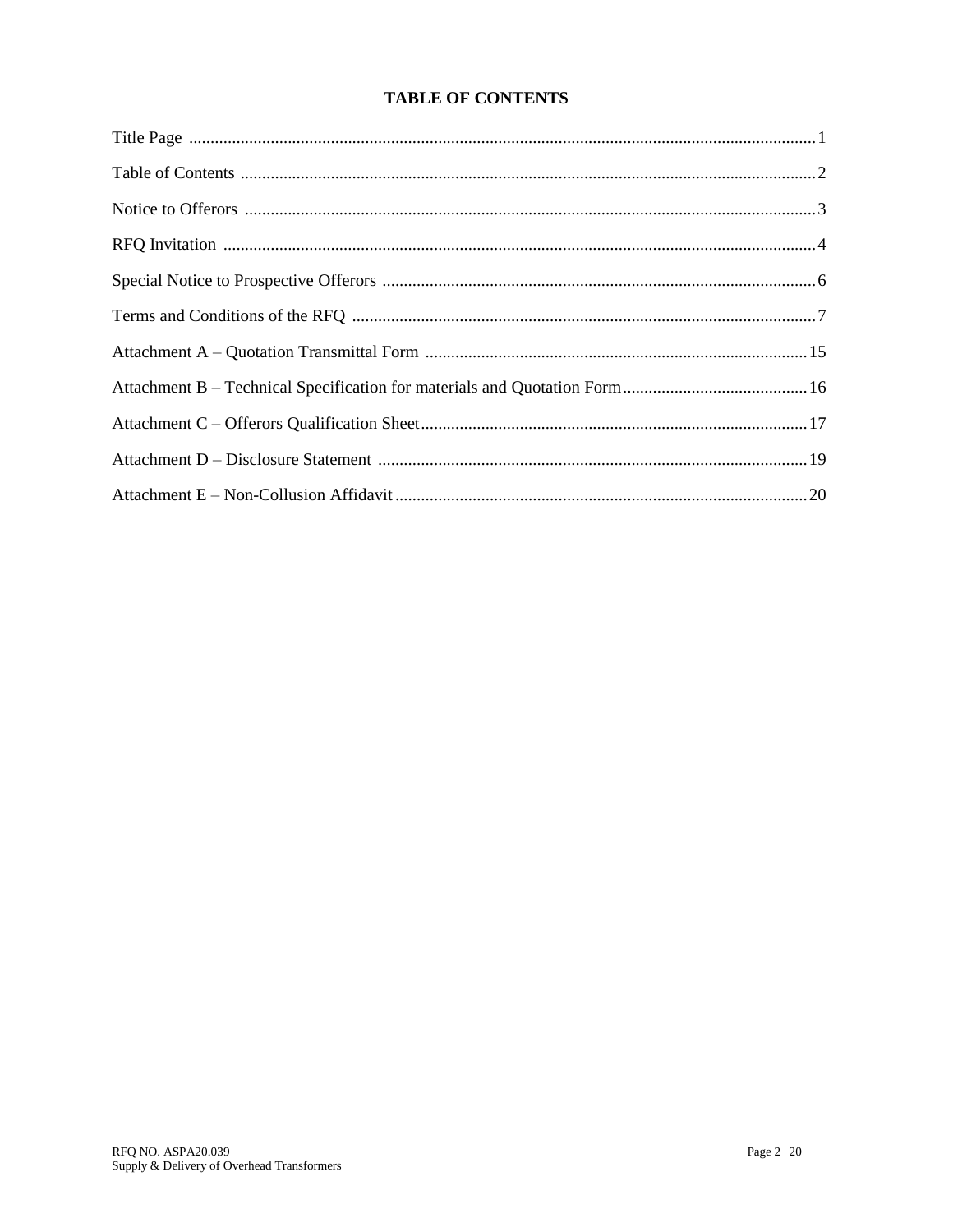#### **NOTICE TO OFFERORS**

#### **ISSUANCE DATE: July 28, 2020**

#### **RFQ NO. ASPA20.039.WHS-TD**

**PROJECT NAME: Supply and Delivery of Overhead Transformers Inventory Materials**

#### **CLOSING DATE/TIME: September 4, 2020 at 2:00 pm American Samoa Time**

The American Samoa Power Authority (ASPA) invites qualified offerors to submit Quotes for the Supply and Delivery of Poles & Anchors Inventory Materials.

Scope of Purchase: The complete description of required deliverables is listed in the attached Scope of Purchase Quotation Form

#### Documents:

This Quotation may be viewed online on ASPA Website [www.aspower.com.](http://www.aspower.com/) Offerors may also pick up a complete package at:

ASPA Procurement Office Utu Abe Malae Operations Center Tafuna, American Samoa 96799

For more information about this RFQ, you may contact ASPA:

Renee Leotele Togafau Mata'utia Tel. (684) 699-3057 [renee@aspower.com](mailto:renee@aspower.com)

The American Samoa Power Authority reserves the right to:

- 1. Reject all Quotations and reissue a new or amended RFQ;
- 2. Request additional information from any Offeror submitting a Quotation;
- 3. Negotiate a Contract with the firm selected for award; and
- 4. Waive any non-material violations of rules set up in this RFQ at its sole discretion.

Approved for Issuance: WALLON YOUNG F., Executive Director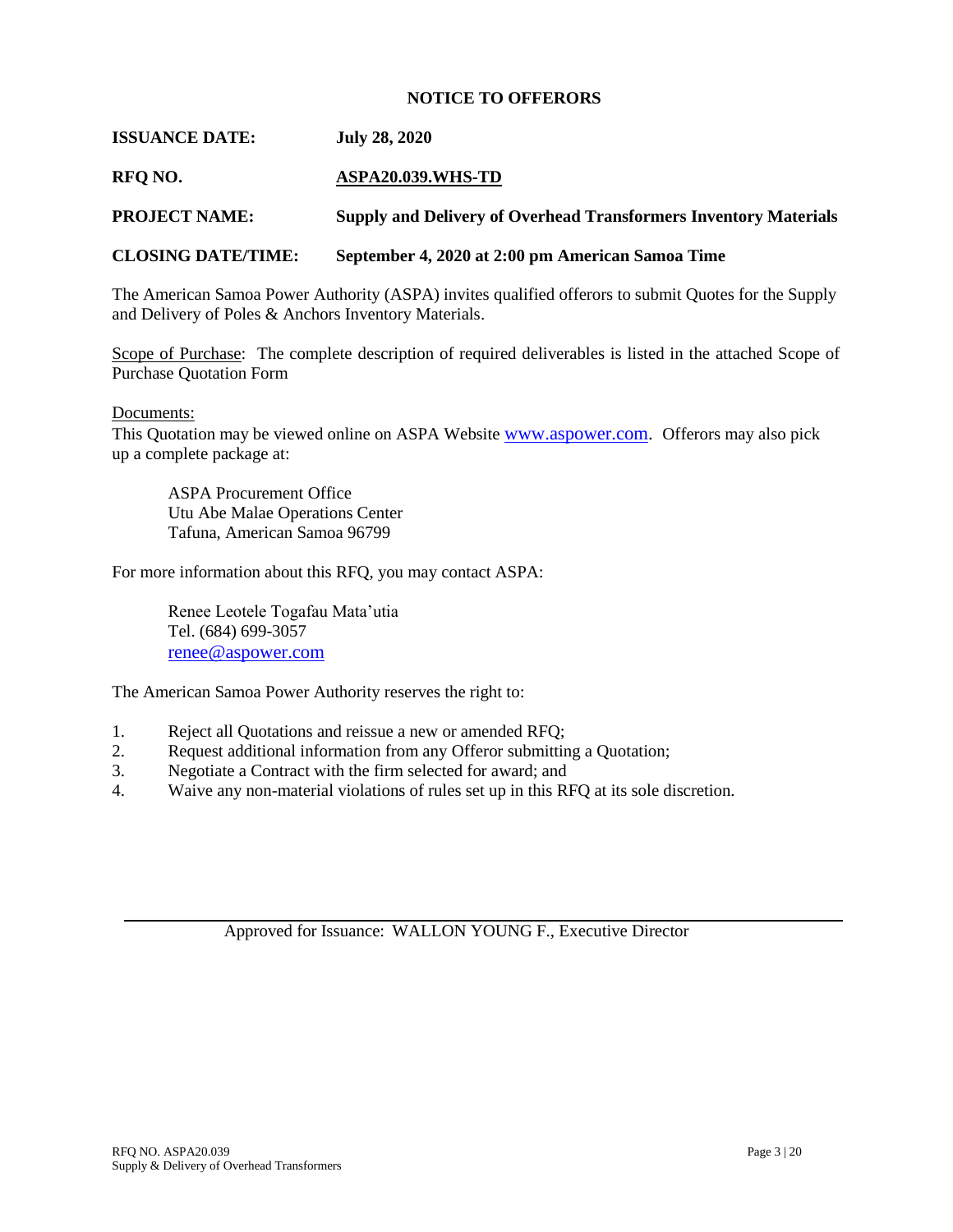

# **QUOTE SOLICITATION**

#### AMERICAN SAMOA POWER AUTHORITY: Procurement Office P.O. BOX PPB PAGO PAGO, AS 96799 (684) 699-3057

**ISSUANCE DATE: July 28, 2020**

**RFQ NO. ASPA20.039.WHS-TD PROJECT NAME: Supply and Delivery of Overhead Transformers Inventory Materials CLOSING: September 4, 2020 at 2:00PM**

**1)** This Request for Quote shall require an original and one PDF electronic copy to be submitted in a box, or other enclosure. All submittals must be received at ASPA Procurement Office no later than **2:00 p.m. on September 4, 2020**. The envelope or box must be labeled:

> **ASPA Procurement Office Attn: Renee Leotele Togafau Mata'utia P.O. Box PPB, Pago Pago, AS 96799. RFQ NO.ASPA20.039.WHS-TD**

#### **PROJECT NAME: Supply and Delivery of Overhead Transformers Inventory Materials**

Quotations must be in the actual possession of the Procurement Office at the location indicated, on or prior to the exact date and time indicated above. Final proposal, if sent electronically, must be sent to [renee@aspower.com,](mailto:renee@aspower.com) subject line: "RFQ No. ASPA20.039.WHS-TD OH Transformers Proposal." Five (5) hard copies are required for all proposals exceeding twenty-five (25) pages.

A copy of this solicitation and any addenda may be obtained from our Internet Website at: [http://www.aspower.com](http://www.aspower.com/) by selecting the Procurement link and the associated solicitation number.

**Late submittals will not be opened or considered and will be determined as non-responsive.**

Any and all inquiries pertaining to the RFQ shall be sent or emailed to the Procurement Manager at [bids@aspower.com](mailto:bids@aspower.com) by **August 14, 2020 at 2:00 pm, local time.**

\*\*\*An Addendum will be issued to address all inquiries soon after.

The prevailing clock shall be ASPA Procurement clock. All Offerors shall provide sufficient written and verifiable information that responds to the requirements set forth herein, the Contract Documents, and in the Scope of Work OR Material Specifications.

**2)** Offerors may submit their Quotations through the following mean:

Electronic File Transfer – The Offeror may submit the Quotation using the electronic mail facility. This will enable the Offerors to upload Quotation file by email attachment. The Quotations must be uploaded before 2:00 PM on September 4, 2020, American Samoa Time.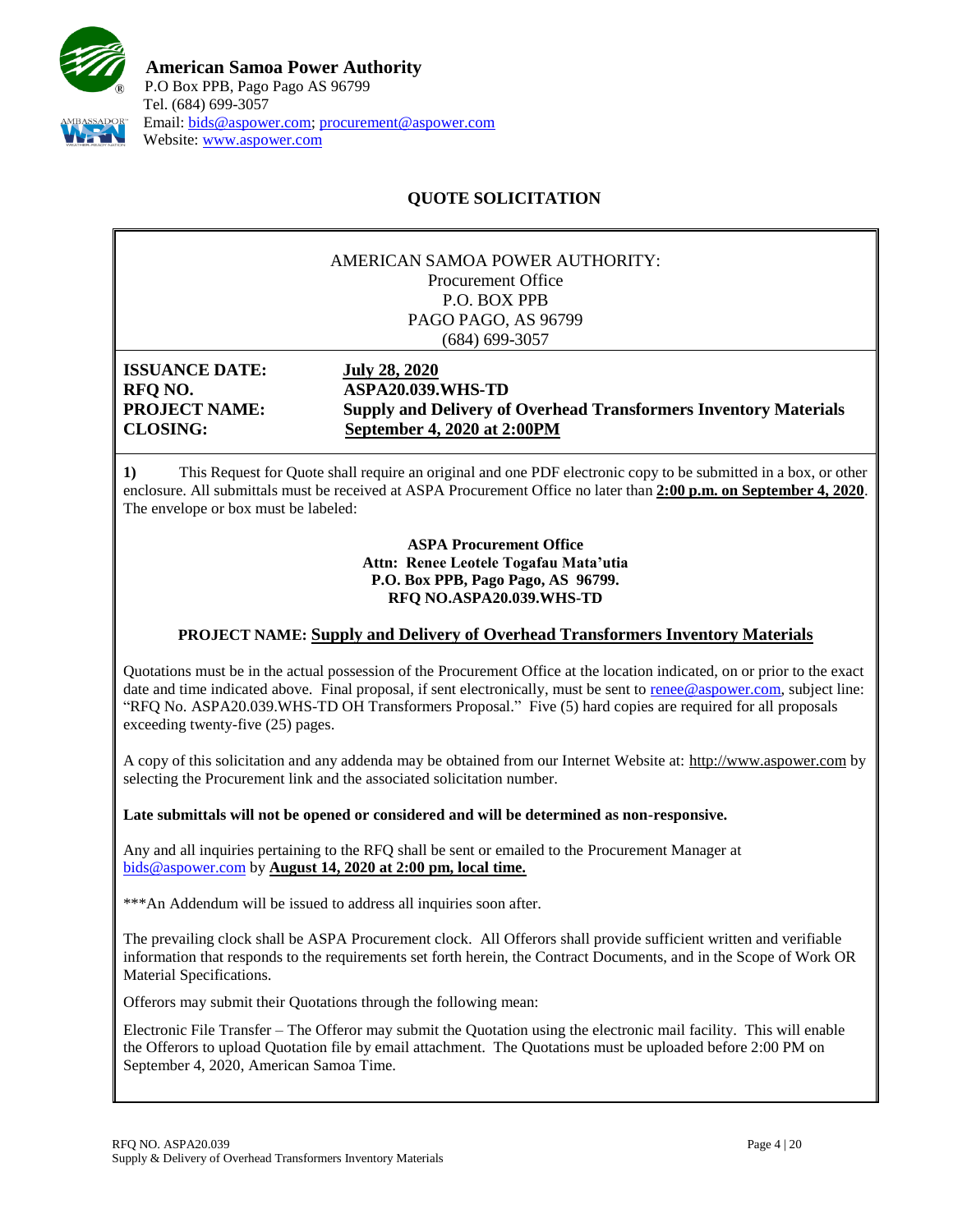NOTICE TO OFFERORS:

This Quotation is subject to the attached General Terms and Conditions of the Request for Quotes for:

#### RFQ NO.ASPA20.039.WHS-TD Supply and Delivery of Overhead Transformers Inventory Materials

The undersigned offers and agrees to furnish within the time specified, the articles and services at the price stated opposite the respective terms listed on the schedule provided, unless otherwise specified by an Offeror. In consideration of the expense of the American Samoa Power Authority in opening, tabulating, and evaluating this and other Quotations, and other considerations such as the schedule, the undersigned agrees that this Quotation shall remain firm and irrevocable for One Hundred Twenty Day (120) calendar days from the listed Quotation opening date or until a construction services agreement may be jointly enacted between ASPA and the undersigned party.

It is the responsibility of each Offeror before submitting a Quotation to (a) examine the documents contained in the Quotation package thoroughly; (b) visit the site or to otherwise become familiar with local conditions that may in any manner affect cost, progress, or performance of the work; (c) become familiar with federal, territorial, and local laws and ordinances, rules and regulations that may in any manner affect cost, progress, or performance of the work; (d) study and carefully correlate Offeror's observations with the Quotation package documents; and (d) notify ASPA of all conflicts, errors, or discrepancies in the Quotation package documents.

Soliciting or accepting any gift, gratuity, favor, entertainment, kickback or any items of monetary value from any person who has or is seeking to do business with ASPA is prohibited. Any vendor knowing of this type of activity is encouraged to report in confidence to ASPA's legal department so the matter can be dealt with.

SIGNED:\_\_\_\_\_\_\_\_\_\_\_\_\_\_\_\_\_\_\_\_\_\_\_\_\_\_\_\_\_\_\_\_\_\_\_\_\_\_\_\_ DATE\_\_\_\_\_\_\_\_\_\_\_\_\_\_\_\_\_\_\_\_\_\_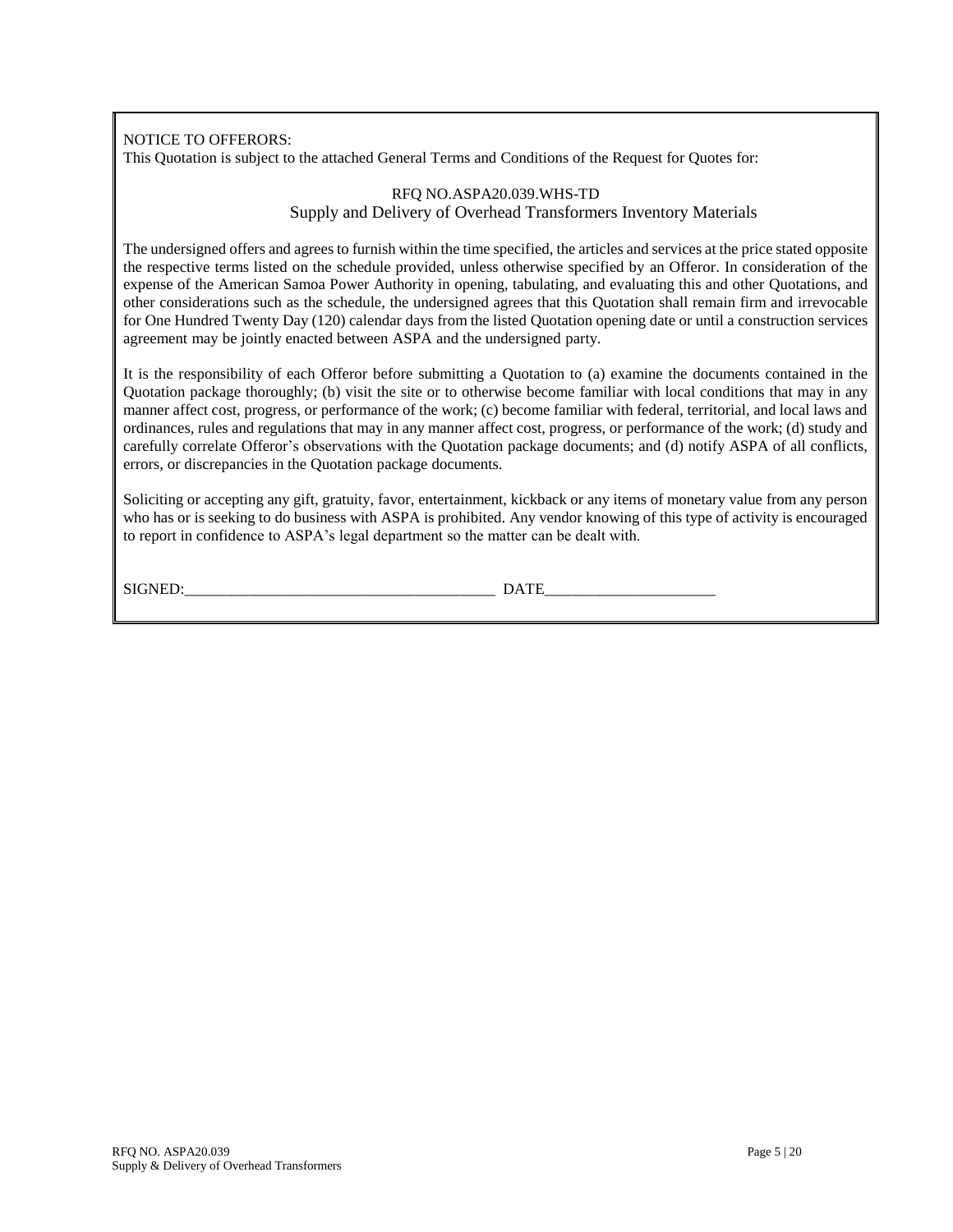

## **SPECIAL NOTICE TO PROSPECTIVE OFFERORS**

Offerors are reminded to read the Sealed Quotation Solicitation Instructions and General Terms and Conditions attached to a Quotation Invitation to ascertain that all of the following requirements (see check boxes) of the Quotation are submitted in the Quotation envelope at the date and time for Quotation opening.

| $\lceil x \rceil$ | $\mathbf{L}$ | <b>QUOTATION FORMS</b>                                 |  |  |
|-------------------|--------------|--------------------------------------------------------|--|--|
|                   |              | Attachment A: Offeror's Transmittal Form               |  |  |
|                   |              | Attachment B: Offeror's Quote Form                     |  |  |
|                   |              | Attachment C: Offeror's Qualification Sheet            |  |  |
|                   |              | Attachment D: Disclosure Statement                     |  |  |
|                   |              | Attachment E: Non-Collusion Affidavit of Prime Offeror |  |  |

[x] 2. BUSINESS LICENSE

Offerors must submit current business AND current contractor's license as stated below (see General Terms and Condition for more information).

## [x] 3. QUOTATION

The Quotation must include all of the following to be deemed responsive:

- a. The Offeror's quote price for the supply and delivery of all materials listed in the Offeror's Transmittal form
- b. All items as listed above in #1 from Attachments A to E.

This Notice must be signed and returned in the Quotation envelope. Failure to comply with requirements will mean disqualification and rejection of the Quotation.

I, \_\_\_\_\_\_\_\_\_\_\_\_\_\_\_\_\_\_\_\_\_\_\_\_\_\_\_\_\_\_\_\_, authorized representative of \_\_\_\_\_\_\_\_\_\_\_\_\_\_ acknowledge receipt of this special reminder to prospective Offerors together with Quotation Invitation #: RFQ NO.ASPA20.039.WHS-TD Supply and Delivery of Overhead Transformers Inventory Materials, this date of \_\_\_\_\_\_\_\_\_\_\_\_\_\_\_\_\_\_\_, 2020.

Offeror's Representative's Signature

\_\_\_\_\_\_\_\_\_\_\_\_\_\_\_\_\_\_\_\_\_\_\_\_\_\_\_\_\_\_\_\_\_\_\_\_\_\_\_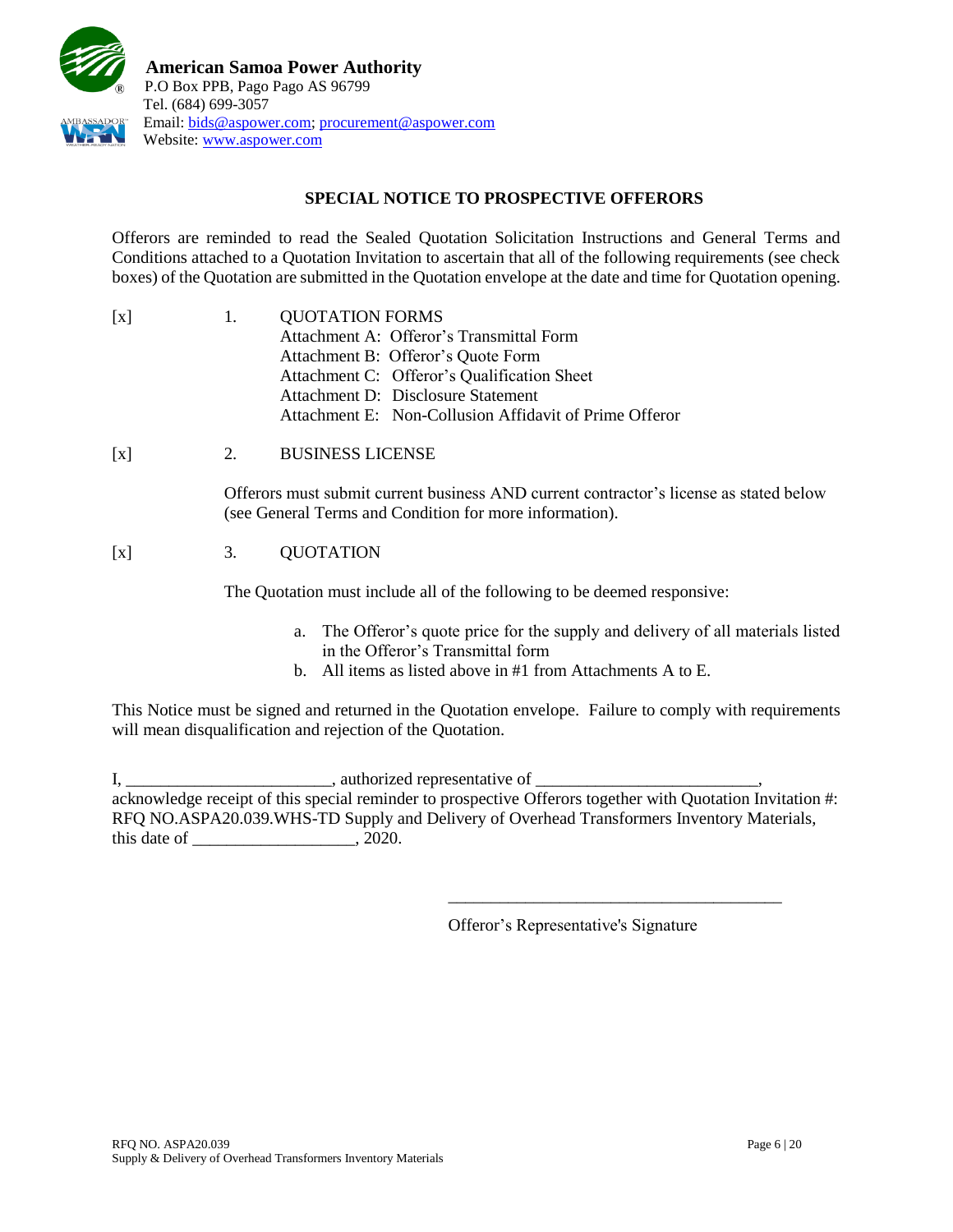# **TERMS AND CONDITIONS OF THE REQUEST FOR QUOTATIONS**

### (SUPPLY CONTRACTS)

### **1. QUOTATION PREPARATION INSTRUCTION**

The quote must contain two (2) parts. Offerors shall prepare their Quotes in detail accordingly.

- 1. Quote Price. Offerors must set forth the rate for each item as stated on the Bid Form.
- 2. Warranty Description. Include any extended warranties.

### **2. SCOPE OF WORK**

These specifications are intended to describe the *minimum* requirements for the Supply and Delivery of Overhead Hardware Inventory Materials

Products must include a separate written description of the manufacturer's warranty with explicit instruction as to how warranty repairs/returns will be handled. Additional supplier/distributor warranties shall be accepted and considered in the awarding of points.

The complete description of required deliverables is listed in Attachment B.

### **3. PRE-BID QUESTIONS/CLARIFICATIONS**

Any pre-bid Questions/Clarifications shall be submitted to [bids@aspower.com](mailto:bids@aspower.com)  $\&$ [procurement@aspower.com](mailto:procurement@aspower.com) or hard copy, delivered to the ASPA Procurement Office no later than **2:00PM on August 14, 2020**. ASPA shall issue addenda to address any questions and/or clarifications as necessary.

#### **4. QUALIFICATION OF OFFERORS**

ASPA may make such investigations as it deems necessary to determine the ability of the Offeror to perform the work, and/or supply materials, and the offeror shall furnish such information and data for this purpose as ASPA may request, or the Offeror will be deemed non-responsive. The Offeror shall submit at least that information required by the section entitled "Offeror's Qualification Sheet" or Attachment C.

#### **5. MULTIPLE QUOTES: COLLUSION**

If any one party submits more than one quote or a quote in the name of its clerk, partner or other persons, all quotes submitted by said party may be rejected by ASPA. This shall not prevent an Offeror from submitting alternate quotes when called for. A party who proposed prices on materials is not thereby disqualified from quoting prices to other offerors or from submitting a quote directly to ASPA. If ASPA believes that collusion exists among any offeror, none of the participants in such collusion shall be considered. Quotes in which the contract prices are unbalanced or unrealistic may be rejected at ASPA's sole discretion.

## **6. OFFEROR'S UNDERSTANDING**

Each Offeror must understand and acknowledge the conditions relating to the execution of the work and it is assumed that it will make itself thoroughly familiar with all of the Contract Documents prior to execution of the written contract. Offeror shall comply with federal and territorial statutes and ordinances relative to the executing of the work. This requirement includes, but is not limited to, applicable regulations concerning protection of public and employee safety and health, environmental protection. historic preservation, the protection of natural resources, fire protection, burning and non-burning requirements, permits, fees, and similar subjects.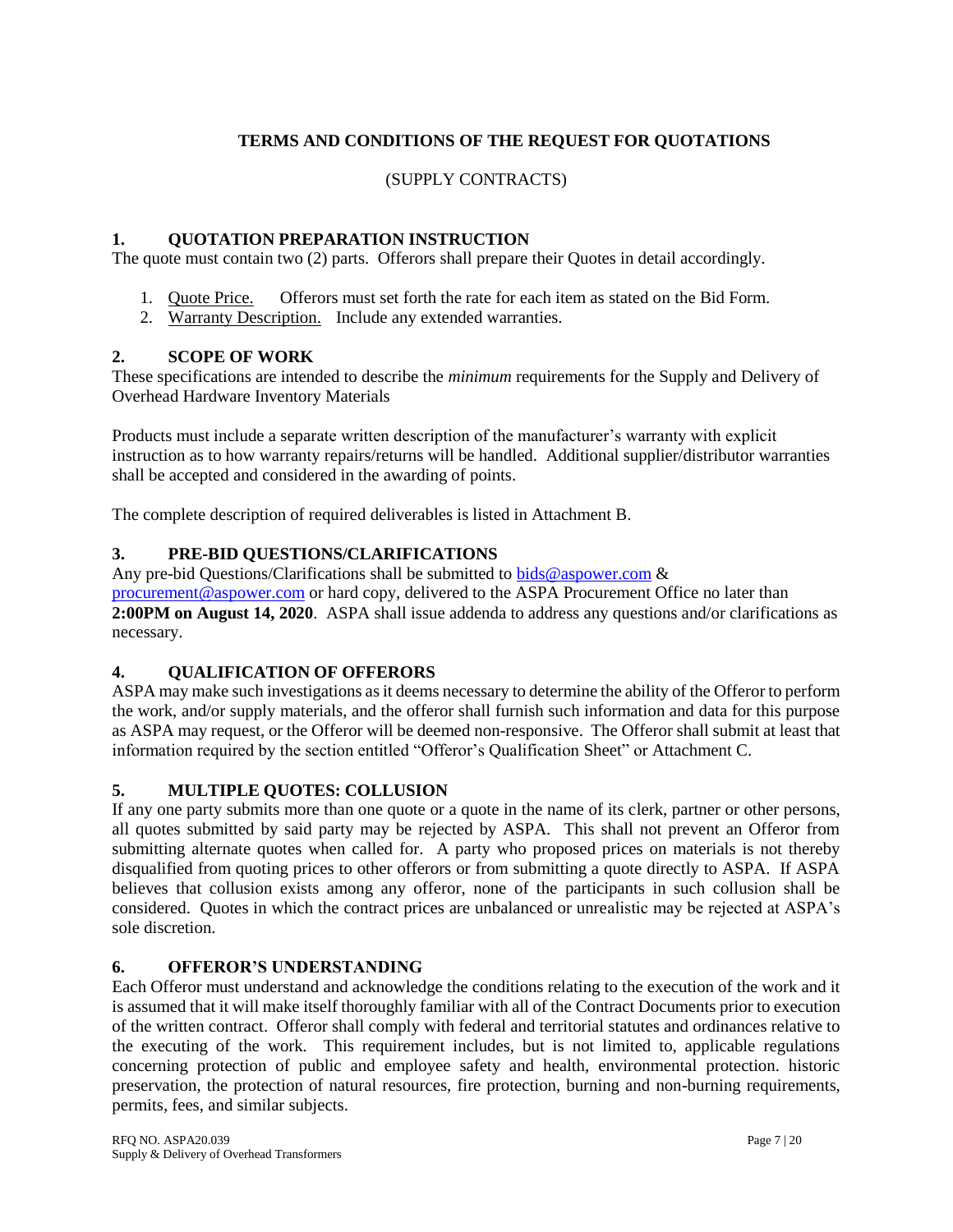## **7. SUBMISSION OF QUOTES**

All blank spaces in the quote form must be completed in ink. Offerors are required to submit quotes using the Bid Form in Excel. Prices quoted shall be in United States currency in both words and figures where required. No changes shall be made in the phraseology of the forms. Written amounts shall govern in cases of discrepancy between the amounts stated in writing and the amounts stated in figures. In case of discrepancy between unit prices and totals, unit prices will prevail. Any quote shall be deemed informal which contains omissions, erasure, alterations or additions of any kind, or prices uncalled for, or in which any of the prices are obviously unbalanced, or which in any manner shall fail to conform to the conditions of the Notice to Offerors. The Offeror shall sign the quote in the space provided. If the Offeror is a corporation, the legal name of the corporation shall be set for the above, together with the signature of the officer or offices authorized to sign Contracts on behalf of the corporation. The typewritten name shall be inserted with each signature of the partner or partners authorized to sign Contracts on behalf o the partnership. If signature is by an agent, other than an officer of a corporation or a member of a partnership, a notarized power-of-attorney must be on file with ASPA prior to the opening of Quotes, or submitted with the quote, otherwise the quote will be regarded as not properly authorized.

### **8. ATTACHMENTS**

- Attachment A: Offeror's Transmittal Form
- Attachment B: Technical Specifications for Materials & Quotation Form
- Attachment C: Offeror's Qualifications Sheet
- Attachment D: Disclosure Statements
- Attachment E: Non-Collusion Affidavit of Prime Offeror

## **9. REJECTION OF QUOTES**

ASPA may, after opening but prior to award and within the time specified for acceptance, reject any or all quotes, or the quote for any one or more commodities or contracted services included in the proposed contract, when the public interest will be served thereby.

## **10. AMERICAN SAMOA LICENSES, PERMITS, TAXES & IMPORT DUTIES**

The successful Offeror(s) shall be cognizant of and comply with all American Sāmoa Government (ASG) laws and ordinances pertaining to licenses, permits, tax structure and import duties.

## **11. SUCCESSFUL OFFEROR(S) LICENSE**

Offerors from off-island shall be licensed in accordance with the provisions of its state and country and shall be skilled and regularly engaged in the general type and size of work called for under this RFQ. All offerors shall have an American Sāmoa Business license prior to execution of contract.

## **12. WITHDRAWAL OF QUOTE**

Any quote may be withdrawn prior to the scheduled time for the opening of quotes by notifying ASPA in a written request. No quote may be withdrawn after the time schedule for opening of quotes.

## **13. OPENINGS & COMPARISON OF QUOTES**

In accordance with ASPA Procurement Rule § 3-110, quotes will be opened and recorded as part of the record for the Source Evaluation Board (SEB). Unless the Procurement Manager determines that satisfactory evidence exists that a "mistake" has been made, as set forth in Procurement Rule § 3-114, Offerors will not be permitted to revise their Quotations after Quotation opening.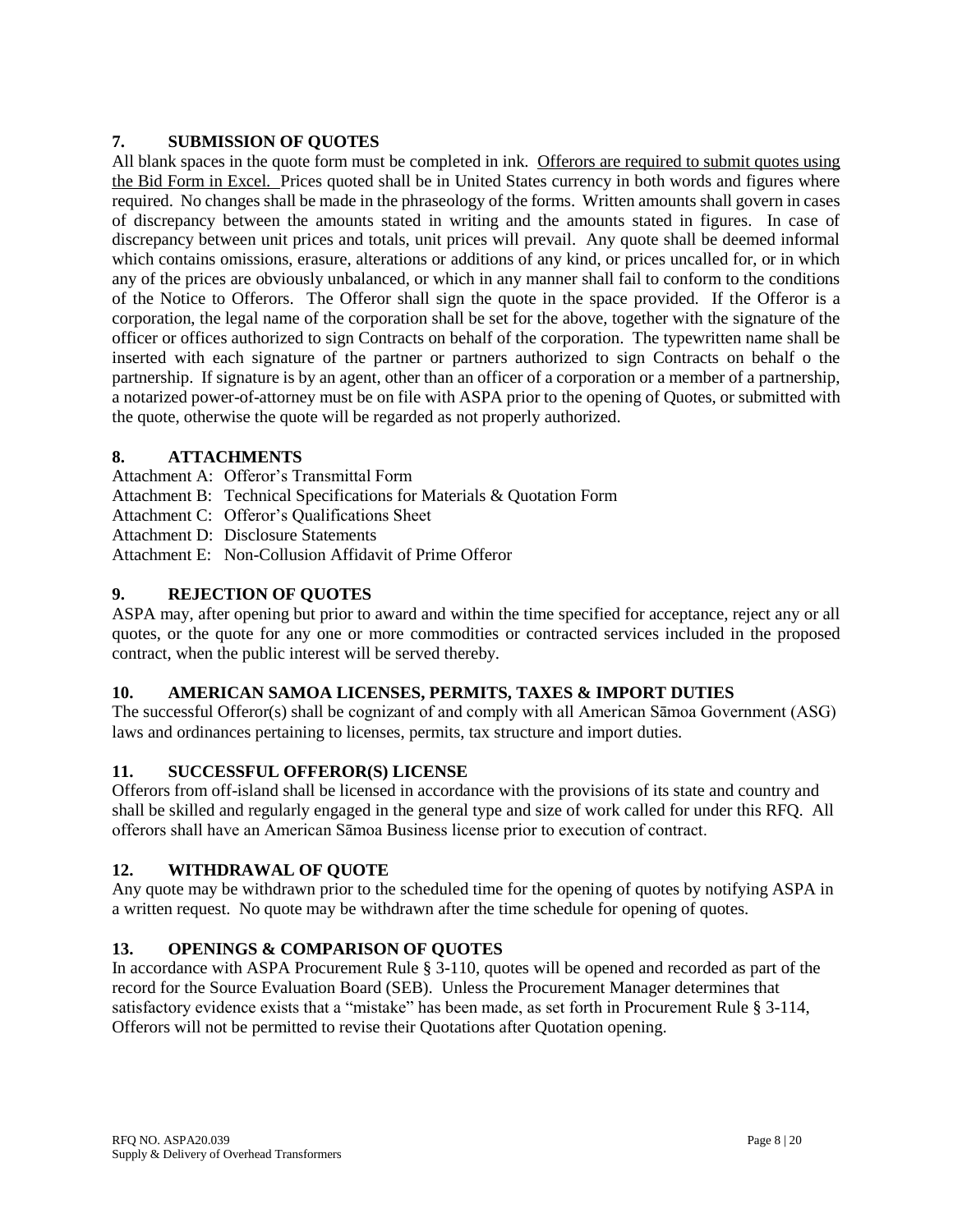## **14. EVALUATION CRITERIA**

These criteria will be used by the SEB to evaluate quotes:

|               | Manufacturer experience with fabrication of ESD water items and warranty |
|---------------|--------------------------------------------------------------------------|
| $0-30$ points | description                                                              |
| $0-20$ points | Shipping and Lead Time Delivery                                          |
| $0-50$ points | Inventory prices, per unit or per grouping                               |
| 100 points    | Total (best possible score)                                              |

ASPA reserves the right to award by item, groups of items, sections or total quote, whichever is in the best interest of ASPA. ASPA may reject any quote, in whole or in part, or reject all quotes if it determines that the lowest quote exceeds the funds available for purchase, or if the lowest quotes is considered in excess of current reasonable market prices.

### **15. PAYMENT**

Net 30 days upon receipt of materials.

ASPA will not pay any penalties or late fees.

### **16. BILL OF SALE**

Successful Offeror(s) shall render Bill(s) of Sale for each item delivered under this solicitation. Failure to comply with this requirement will result in rejection of delivery. The Bill(s) of Sale must accompany the items delivered but will not be considered as an invoice for payment. Supplier shall bill ASPA in accordance with billing instructions as indicated on the Purchase Order.

#### **17. MANUFACTURER'S CERTIFICATE**

Successful Offeror(s) are required, upon delivery of any item under this solicitation, to furnish a certificate from the manufacturer indicating the goods meets the specifications. Failure to comply with this request will result in rejection of delivery.

#### **18. TIED QUOTES**

If one or more offerors quote the same unit price or total amount, whether in whole or in part, the Acting Procurement Supervisor shall have the authority to award the quote to any one of the offerors based on scoring on other criteria, or by drawing lots in public, at ASPA's sole discretion. The Acting Procurement Supervisor also has the authority to reject all such quotes.

#### **19. BRAND NAMES**

Any reference in the solicitation to a manufacturer's brand name or number is due solely to ASPA's lack of a satisfactory specification for the commodity's description. Such reference is intended to be descriptive, but not restrict, and is intended to be included for the sole purpose of indicating to prospective offerors a description of the article or services that will be satisfactory. Quotes on comparable items will be considered, provided the offeror clearly states in its quote the exact item it is offering and how it differs from ASPA's specification and/or description.

#### **20. INSPECTION**

All supplies, materials, equipment, or services delivered under the Purchase Order shall be subjected to the inspection and/or test conducted by ASPA at destination. If in any case the supplies, materials, equipment or services are found to be defective in material, workmanship, performance, or otherwise do not conform to the specifications, then ASPA shall have the right to reject the items or require they be corrected at no additional cost to ASPA. The number of days required for correction will be determined by ASPA.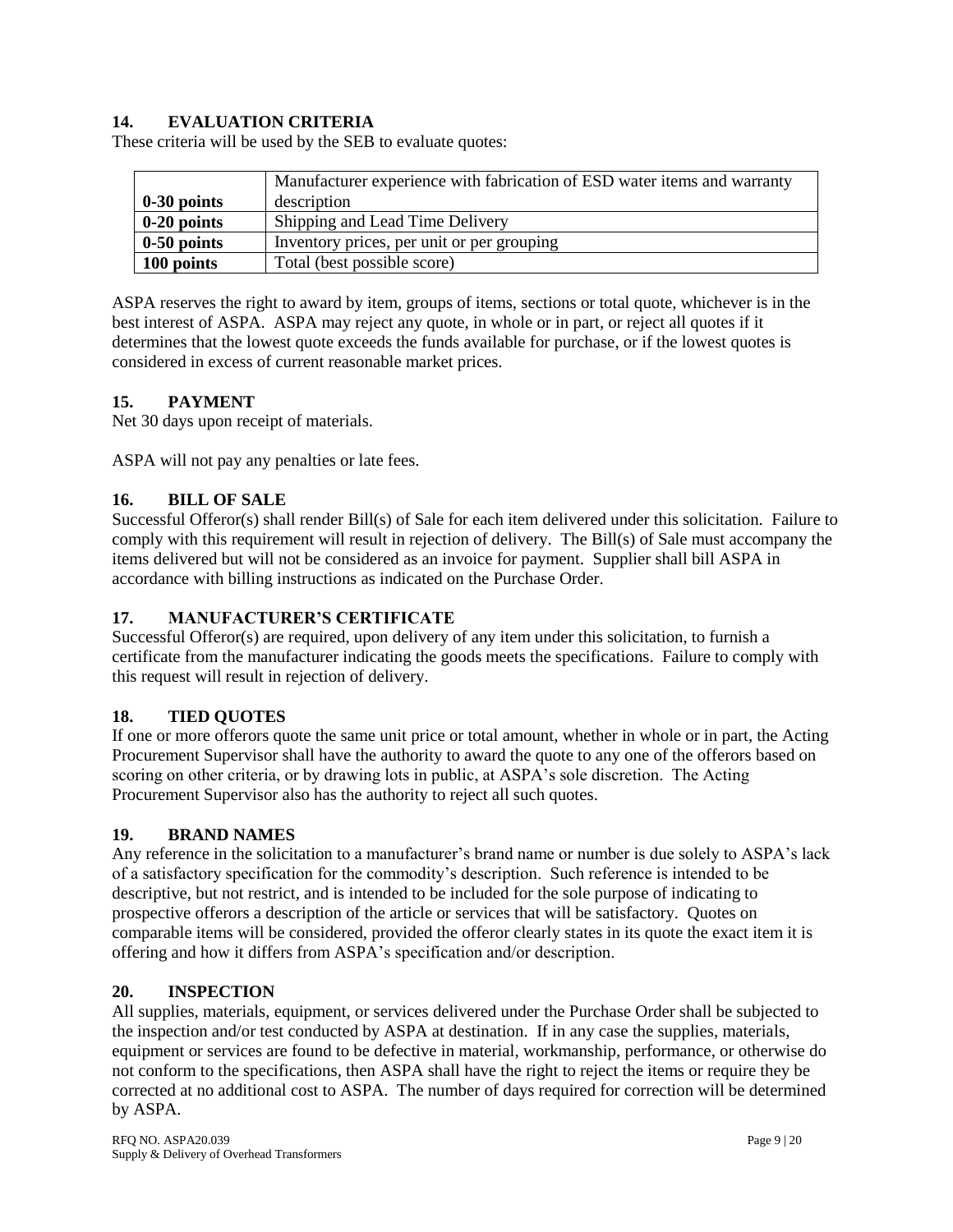### **21. SELLER'S INVOICE(S)**

Invoices shall be prepared and submitted (one copy shall be marked "original") unless otherwise specified. Invoices shall be "certified true and correct" and shall contain the following information:

- Purchase Order Number
- Item Numbers
- Description of supplies or services
- Sizes
- **Quantities**
- Unit Prices
- Shipping & Handling Insurance
- Extended total
- Other Non-product costs associated with the order

Bill of Lading number and weight of shipment will be shown for shipments made on government bill of ladings.

## **22. JUSTIFICATION OF DELAY**

If the Offeror is not able to meet the specified pick-up and/or delivery date, it is required to notify the Warehouse Manager of such delay. Notification shall be in writing and shall be received by the Warehouse Manager at least twenty-four (24) hours before the specified delivery date. Notification of delay shall include an explanation of the causes of the reason for the delay including statement(s) from supplier or shipping company causing the delay. ASPA reserves the right to reject delay justification if, in the opinion of the Warehouse Manager such justification is not adequate.

## **23. BASIS OF AWARD**

A Source Evaluation Board (SEB) will evaluate quotes. The Executive Director, based on recommendations by the Procurement Manager, shall approve SEB members. Submission of a quote shall constitute a waiver of any challenge or dispute of SEB members, as well as the choice of methodology set forth on the SEB score sheets. The award will be made by ASPA in accordance with the evaluation criteria set forth on the SEB score sheets. The award will be made by ASPA in accordance with the evaluation criteria set forth herein and with ASPA's procurement rules. A determination shall be made by the SEB of those responsible offeror(s) whose quote(s) are determined to have a reasonable chance of being selected for award. These discussions shall only be conducted for obtaining clarification from the offeror(s) on its quote(s) to ensure full understanding of and responsiveness to the RFQ requirements. Discussions shall be conducted individually with each offeror and care shall be exercised to ensure that no information derived from competing quotes is disclosed. All offerors with whom discussion are conducted shall be accorded an opportunity to revise their quotes in response to specific quotes will be evaluated by a Source Evaluation Board (SEB).

Award is made to the lowest *responsive, responsible* Offeror providing the best value to the American Samoa Power Authority. The results of the SEB will be documented, and a written recommendation by the SEB will be sent to the Procurement Manager. The Procurement Manager, upon receiving the SEB's recommendation, shall forward to the Executive Director and/or to the Board of Directors for final approval. ASPA reserves the right to make the award to the offeror(s) that submit a quote which meets the requirements set forth herein and is in the best interest of ASPA after taking into consideration the aforementioned factors. ASPA reserves the right to select portions of a quote, or to reject any and all quotes.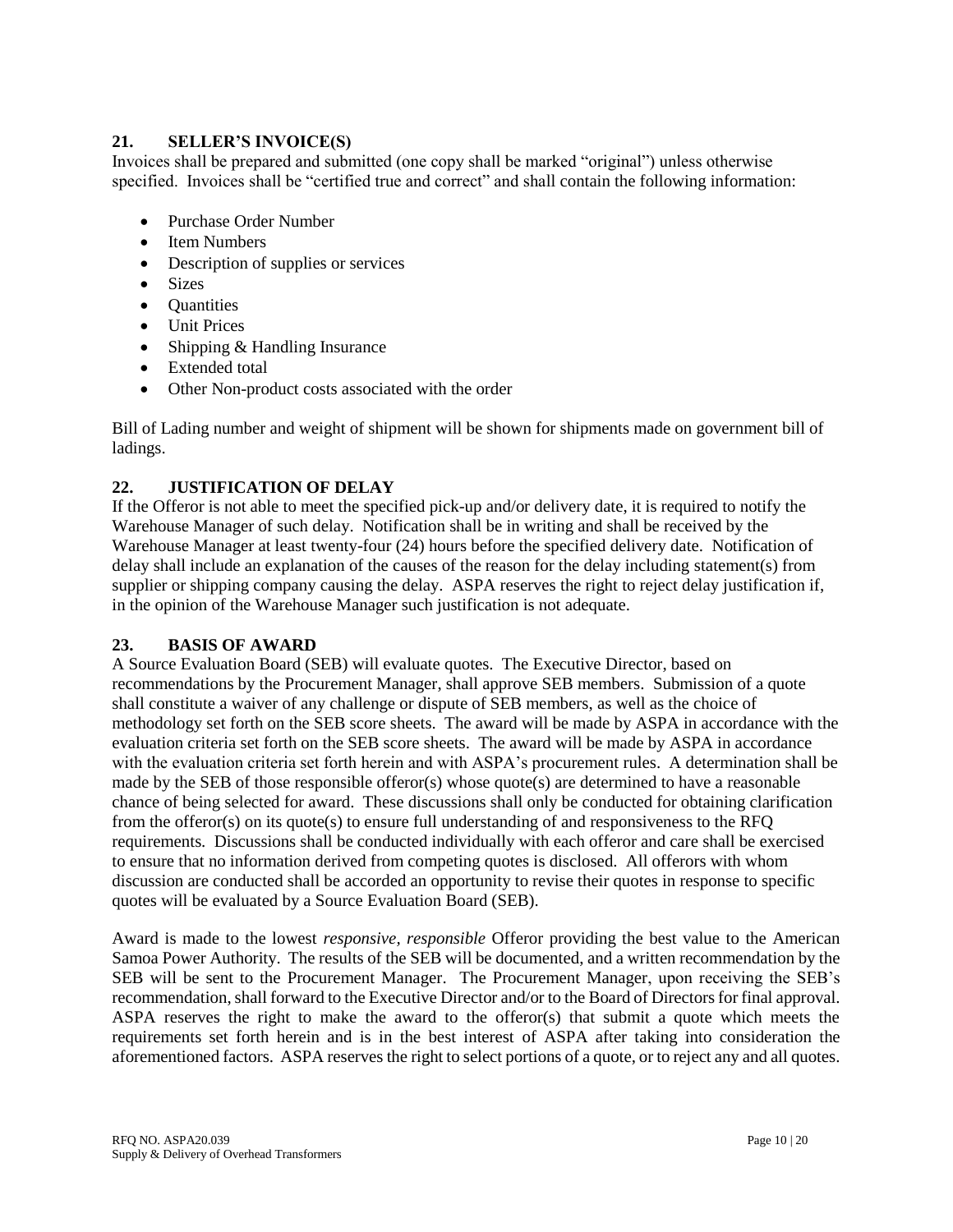### **24. INSURANCE**

The successful offeror(s) shall obtain the insurance coverage designated herein and pay all costs associated therewith. Such insurance shall be for the coverage of the shipment of materials to ASPA Tafuna Warehouse.

### **25. COMPLIANCE WITH LAWS**

Offerors who are awarded a contract under this solicitation shall comply with the applicable standards, provisions and stipulations of all pertinent Federal and/or local laws, rules and regulations relative to the performance of this contract and the furnishing of goods.

### **26. OFFEROR'S QUALIFICATION DATA**

It is the intention of ASPA to award a contract only to the Contractor who is able to furnish satisfactory evidence that it has the requisite experience and ability and that it has sufficient capital, facilities and plant to enable it to perform the work successfully and promptly and to complete it within the term set forth in the contract. Each Offeror shall submit as part of the total Quotation package, the following information:

- 1. Name of organization;
- 2. Address and phone number of home office, principal place of business and locations and contact information for any branch offices;
- 3. Type of business structure, e.g., corporation, partnership, joint venture, proprietorship;
- 4. Place of organization or state of incorporation;
- 5. Names and addresses for all owners for businesses other than corporations;

*For corporations,* list the names and addresses of directors, officers and stockholders with twenty percent (20%) ownership interest or greater;

Places, including individual states and territories of the United States, where registered as a foreign corporation;

- 1. Name of awarding agency or owner for which work was performed;
- 2. Dates of performance;
- 3. Whether performance was completed within the specified time under the contract and, if not, why; and
- 4. The names and addresses of three references, at least one of which should be a bank or other lending institution, governmental agency or bonding company.

All Quotation prices are to include delivery to the place designated by ASPA which shall be CIF Pago Pago. No charges for delivery, parcel post, packing, cartage, insurance, license fees, or for any other purpose will be paid by ASPA.

#### **27. DELIVERY AND REMEDIES FOR DEFAULT**

All items covered by this contract shall be subject to inspection and acceptance at destination. Any material found to be damaged, as well as broken seals on packages or unmarked packages shall be removed and replaced by the Contractor at no cost to ASPA.

In the event any item furnished by the Contractor in performance of the contract should fail to comply with the specifications established as a basis for award of the Invitation, ASPA may reject the same, and it shall thereupon become the duty of the Contractor to reclaim and remove the same forthwith without expense to ASPA, and immediately to replace all such rejected items with others conforming to said specifications; provided that should the Contractor fail, neglect or refuse to do so, ASPA shall thereupon have the right to purchase in the open market, at the then prevailing price, a corresponding quantity of any such items, and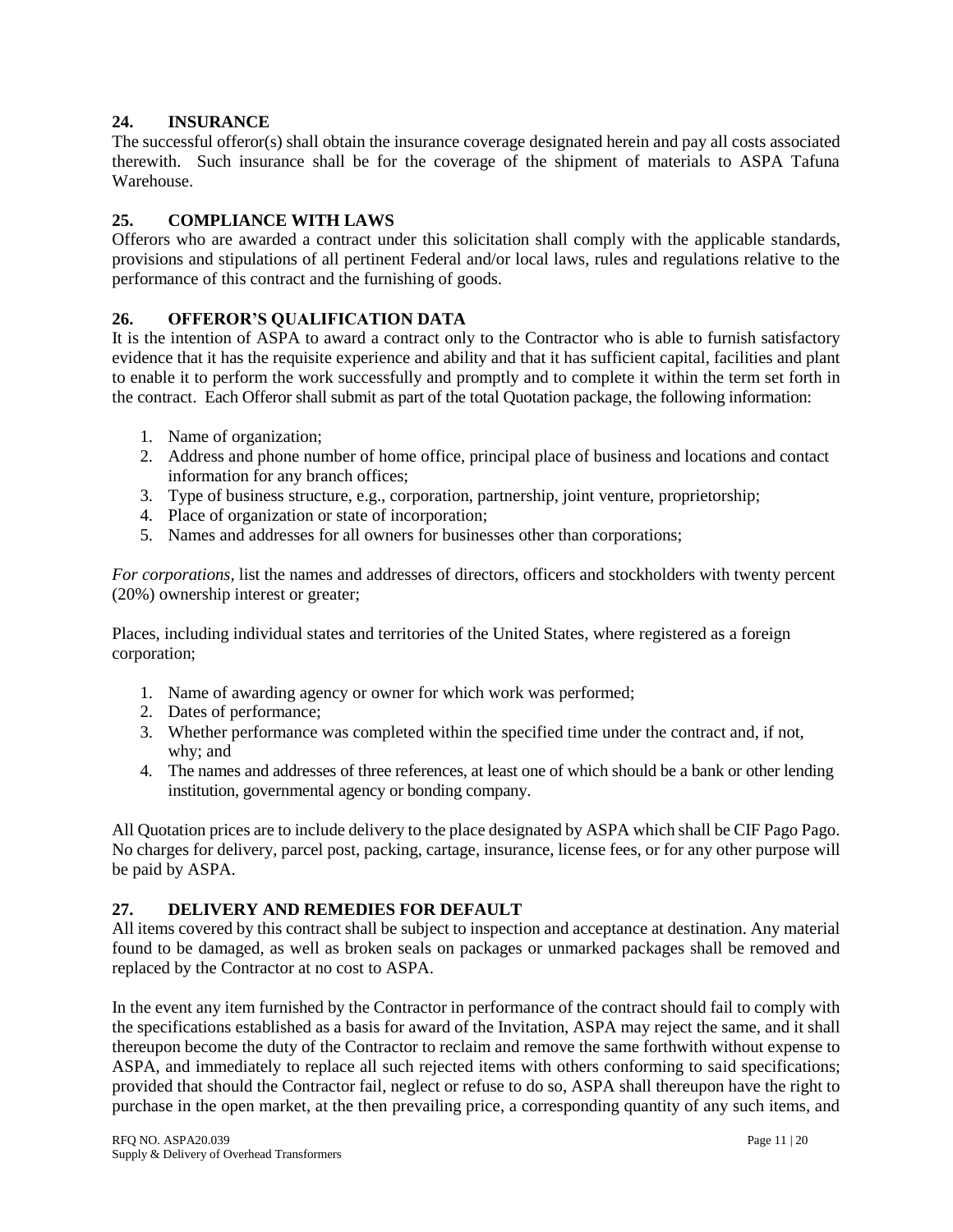to deduct from any monies due or that may thereafter become due to the Contractor the difference between the price named in the contract and the actual cost thereof to ASPA. In addition and without limiting any other remedies available to ASPA, the Contractor shall be liable for all losses, costs and expenses incurred by ASPA.

Acceptance of items at destination shall not relieve the Contractor from the obligation to correct any incomplete, inaccurate, or defective deliveries in accordance with these General Conditions. The time of delivery as set forth herein is an integral part of this Invitation and resulting contract. If Contractor fails to make delivery within the time established and agreed upon by both parties, ASPA may, at its option, declare the Contractor to be in default, and his Quotations and resulting contract to be null and void or ASPA shall charge the Contractor a fee of \$100 per day until the default has been remedied.

Contractors shall be excused from performing hereunder during the time and to the extent that they are prevented from obtaining, delivering, or performing in the customary way because of fire, strike, acts of God, partial or total interruption, providing it is satisfactorily established that the non-performance is not due to fault or negligence of the party not performing.

Offeror shall indicate in its Quotation the lead time for delivering.

ASPA shall be notified by the vendor if the product ordered cannot be delivered within the time period to give ASPA the opportunity to secure product elsewhere.

ASPA reserves the right to purchase products on open market if vendor cannot supply products within time specified in this contract.

### **28. PRODUCT GUARANTEE**

Products sold under the contract must be guaranteed by the vendor.

Orders not filled and partials shall be indicated on the packing list. Vendor shall inform the Warehouse Manager of anticipated date for unfilled and partial orders.

## **29. RETURN POLICY**

Products can be returned for full credit within 30 days from the date of purchase. If an item is received damaged or defective, the vendor will replace the item at no charge. Should ASPA encounter a warranty/return issue, the product will be returned to the vendor for full credit or a replacement.

#### **30. SPECIFICATIONS**

All specifications included as a part of this Invitation are designed to set forth the level of quality and performance desired by ASPA, and is intended to be descriptive, not restrictive. Whenever any article, material, or equipment is described by use of a product or brand name, or by using the name of a manufacturer or vendor, the use of same is for informative purposes only, and the term "or equal" if not inserted, is implied.

Offerors may submit alternate offers on items they deem to be equal or superior in quality and performance to the specifications set forth. However, such offers must designate the manufacturer, brand or trade name, and model number of the items offered, and be accompanied by descriptive material in the form of literature, catalog cuts and specifications fully describing the items proposed, and detailing any deviations from the specification established by ASPA. Failure to provide this information will be at Offeror's risk and may be cause for rejection of the items offered.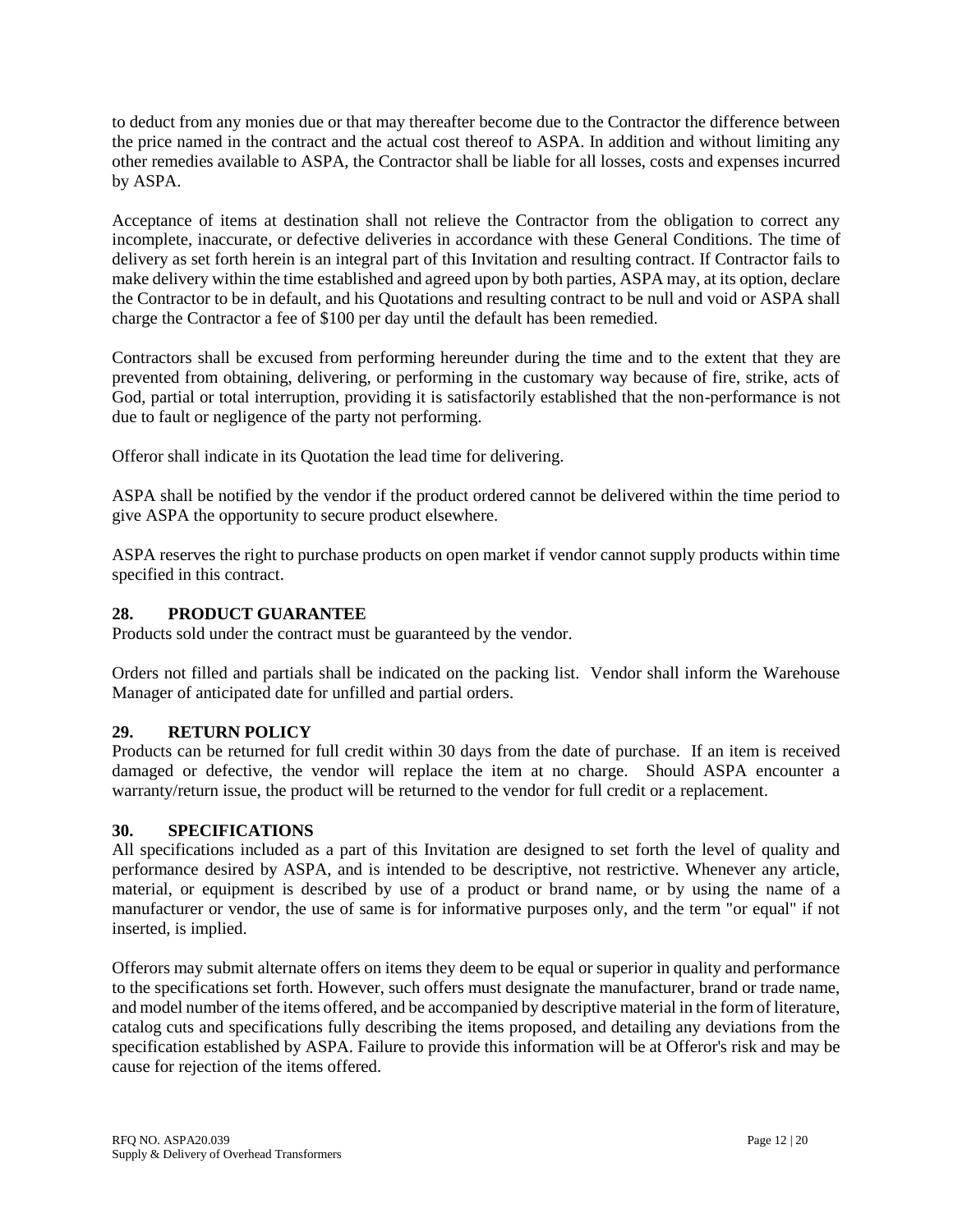ASPA reserves the right to require such additional information, samples and, if practicable, demonstration of items offered as may be necessary to allow a full and complete evaluation of all Quotations. Samples and/or demonstrations will be supplied promptly and free of charge to ASPA. Failure to provide samples within a set of business days agreed upon by both parties may be grounds for Quotation rejection. Samples will upon request, and if not destroyed by testing, be returned at the Offeror's expense.

The responsibility to determine the equivalence of quality and performance of any item offered to the specifications established for this Invitation rests solely with ASPA and its decision shall be final.

ASPA reserves the right to require such additional information, samples and, if practicable, demonstration of items.

# **31. INDEMNIFICATION**

Contractor agrees to investigate, defend and hold ASPA harmless from and against any and all loss, damage, liability, claims, demands, detriments, cost, charges and expense (including attorney's fees), and causes of action of whatsoever character which ASPA may incur, sustain or be subjected to, arising out of or in any way connected to the services to be performed by Contractor or subcontractor under this Contract and arising from any cause, except the sole negligence of ASPA.

## **32. AWARD, CANCELLATION, AND REJECTION**

Contract award shall be made to the responsible Offeror submitting the lowest responsive Quotation. No other factors or criteria, unless otherwise stated, shall be used in the evaluation.

ASPA reserves the right to waive any minor irregularities in the Quotation received. The Procurement Manager shall have the authority to award, cancel, or reject Quotations, in whole or in part for any one or more items if she determines it is in the best public interest. It is the policy of ASPA to award contracts to qualified Offerors. ASPA reserves the right to increase or decrease the quantity of the items for award and make additional awards for the same type items based on the quotation prices for a period of thirty (30) days after the original award.

## **33. MULTIPLE QUOTATIONS – COLLUSION**

If more than one Quotation is submitted by any one party or in the name of its clerk, partner or other person; all Quotations submitted by said party may be rejected by ASPA. This shall not prevent an Offeror from submitting alternate Quotations when called for. A party who has proposed prices on materials is not thereby disqualified from quoting prices to other Offerors or from submitting a Quotation directly to ASPA.

If ASPA believes that collusion exists among any Offerors, none of the participants in such collusion shall be considered. Quotations in which the contract prices are unbalanced or unrealistic may be rejected at ASPA's sole discretion.

## **34. ASSIGNMENT**

The Contractor's obligation and duties under this contract shall not be assigned in whole or in part by the Contractor without the prior written approval of ASPA.

## **35. CONTINGENT FEES**

The Offeror represents that it has not retained a person to solicit or secure an ASPA contract upon an agreement or understanding for a commission, percentage, brokerage, or contingent fee; except for retention or bona fide employees or bona fide established commercial selling agencies for the purpose of securing business.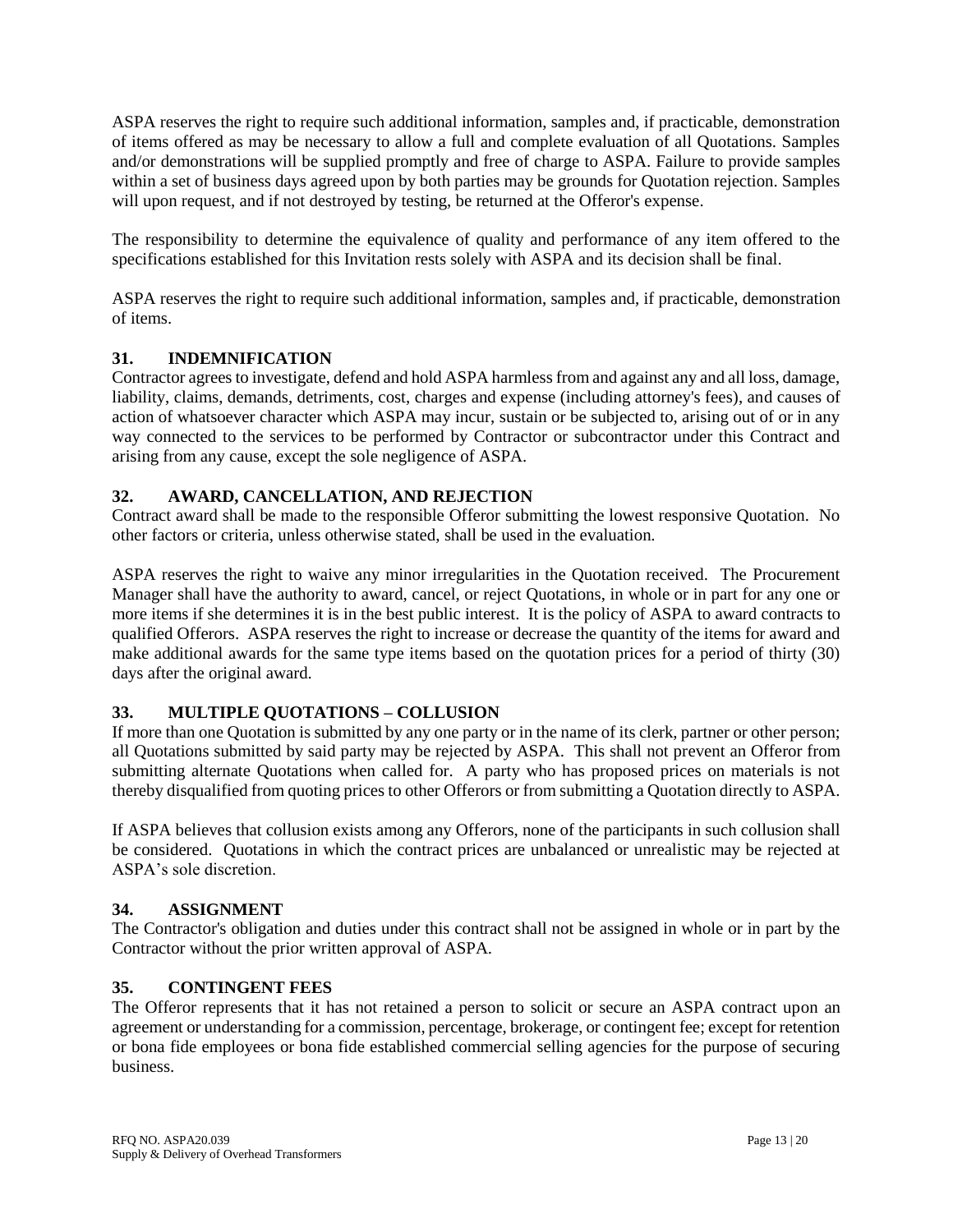### **36. WITHDRAWAL OF QUOATION**

Any Quotation may be withdrawn prior to the scheduled time for the opening of Quotations by notifying ASPA in a written request. No Quotation may be withdrawn after the time schedule for opening of Quotations.

### **37. EXECUTION OF CONTRACT**

The Contractor shall, after receiving the Notice of Award, sign a contract within ten (10) days and deliver to ASPA the contract, together with all any requirements included in this Quotation document.

### **38. RFQ CONDITIONS**

This RFQ does not commit ASPA to award a contract or to pay any cost incurred in the preparation of a Quotation. The American Samoa Power Authority reserves the right to:

- Reject any Offeror for being non-responsive to Quotation requirements contained in this RFQ or for being non-responsible;
- Reject all Quotations and reissue an amended RFQ;
- Negotiate a contract with the Offeror selected for award; and
- Waive any non-material violations of rules contained in this RFQ.

ASPA reserves the right to issue any addendum to this RFQ. Offerors shall send ASPA a signed form confirming receipt of any addendum, and shall submit supporting/additional information as required by any addendum. In the event that an Offeror fails to acknowledge receipt of any such addendum in the space provided, such Offeror's Quotation shall be considered irregular and will be accepted by ASPA only if it is in ASPA's best interest, as determined by ASPA in its sole discretion. In the event that addenda are not received until after the Offeror has submitted its Quotation, a supplementary Quotation may be submitted revising the original Quotation. Such supplementary Quotations must be received by ASPA prior to the closing date and time.

#### **39. PRICES**

*All prices Quotation shall be firm and not subject to increase if accepted during the acceptance period*. Quotations containing an "escalation clause" will not be considered unless specifically authorized by ASPA in the Request for Quotes.

For each item Quotation, a unit price and a total for the quantity must be stated. The unit price shall always control.

All prices shall be CIF (Cost, Insurance and Freight) destination (Pago Pago). The seller is permitted to transport the goods to the American Samoa Power Authority at his own expense and risk.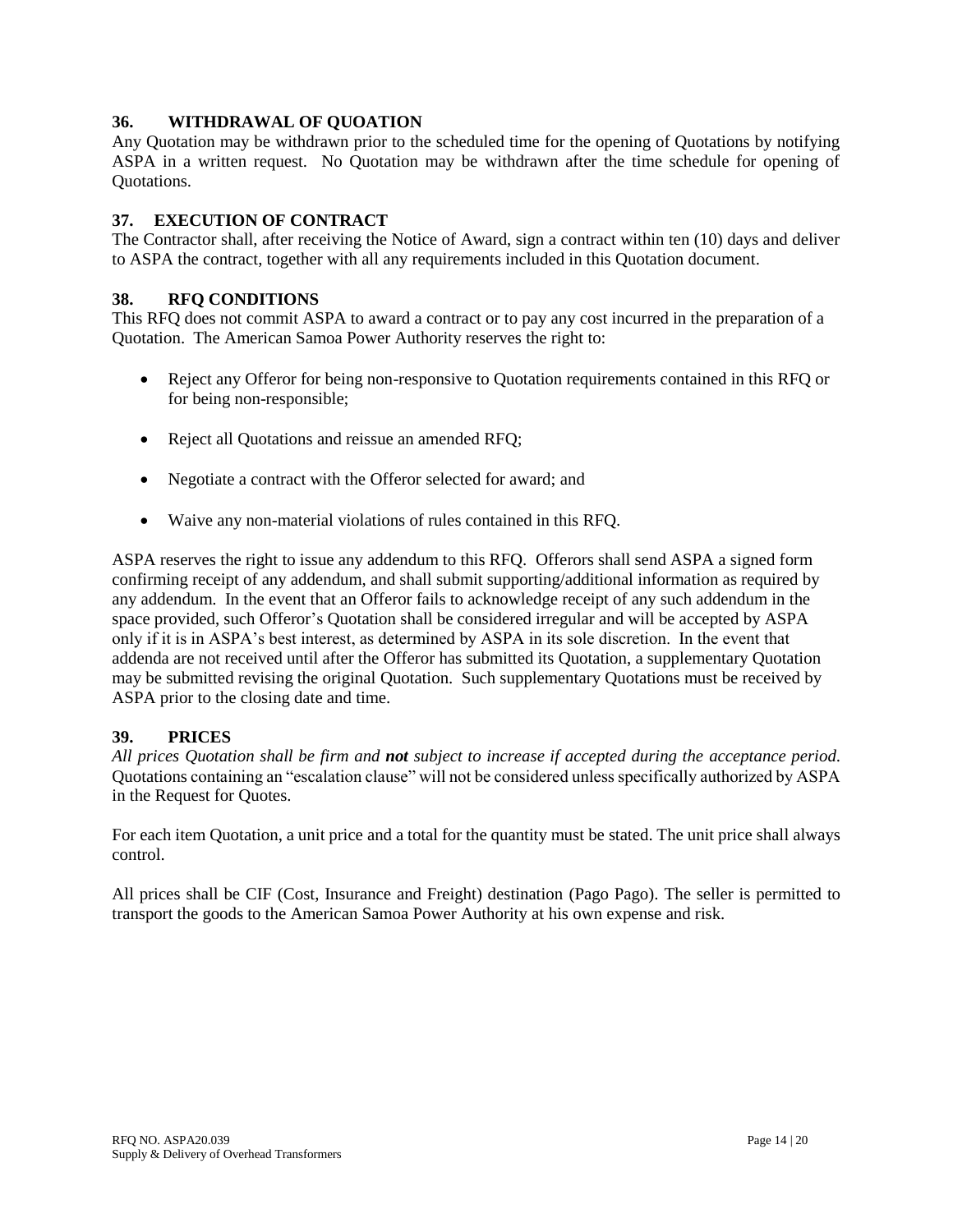# **ATTACHMENT A OFFEROR'S TRANSMITTAL FORM**

Date: \_\_\_\_\_\_\_\_\_\_\_\_\_\_\_\_\_\_\_\_\_\_\_\_\_

AMERICAN SAMOA POWER AUTHORITY American Samoa Government

To Whom It May Concern:

The undersigned (hereafter called an Offeror), \_\_\_\_\_\_\_\_\_\_\_\_\_\_\_\_\_\_\_\_\_\_\_\_\_\_\_\_\_\_\_\_\_\_ (Corporation, Partnership or Individual) hereby proposes and agrees to furnish all the necessary information pertaining to:

#### **RFQ NO.ASPA20.039** PROJECT NAME: **SUPPLY AND DELIVERY OF OVERHEAD TRANSFORMERS**

In accordance with the Materials Specification (Attachment B), General Terms and Conditions, the Project Specifications, Approved Design and Construction Plans, and other procurement requirements specified in this document for the prices stated in the itemized Quotation form(s) attached hereto, plus any and all sums to be added and/or deducted resulting from all extra and/or omitted work in accordance with the unit and/or lump sum prices stated in the itemized Quotation form attached hereto.

The undersigned has read and understands the Quotation requirements, and is familiar with and knowledgeable of the local conditions at the island-wide location(s) where the work is to be performed. The Offeror has read the RFQ Instructions and General Terms and Conditions attached to ascertain that all of the requirements (see boxes) of the Quotation are submitted in the Quotation envelope, with an original, one PDF electronic copy, and five (5) hard copies, at the date and time for Quotation opening. (See Page 6 of this document, "SPECIAL NOTICE TO PROSPECTIVE OFFERORS" to verify that all submittal requirement boxes have been checked).

Signed Seal

Date: \_\_\_\_\_\_\_\_\_\_\_\_\_\_\_\_\_\_\_\_\_\_\_\_\_\_\_\_\_\_\_\_\_

\_\_\_\_\_\_\_\_\_\_\_\_\_\_\_\_\_\_\_\_\_\_\_\_\_\_\_\_\_\_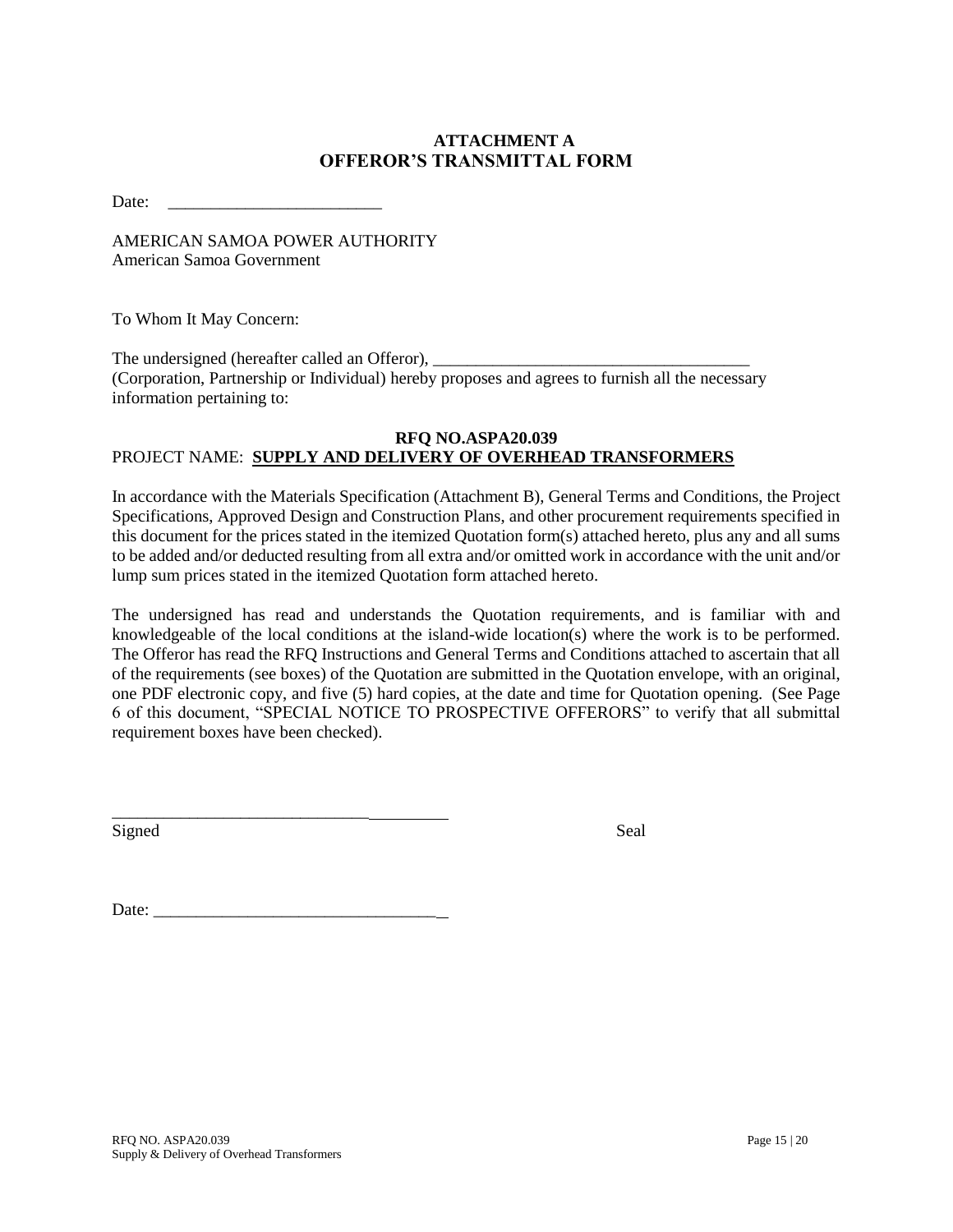#### **ATTACHMENT B – BID FORM**

#### **(See Excel sheet for list of materials)**

The Offeror shall submit together with this Quotation all other resources, together with a corresponding schedule required to complete the job. Quotations without the foregoing will be considered non-responsive and may cause the rejection of the Quotation at ASPA's sole discretion. All blanks on the Quotation Form shall be typewritten or handwritten in blue or black ink.

Lead time must be listed for the supply and delivery of Overhead Hardware Inventory Materials.

1. SUBCONTRACTORS. A list of intended subcontracting firms or businesses together with the type or description of the work to be subcontracted shall be attached to this Quotation Form.

IN WITNESS THEREOF, the undersigned has caused this instrument to be executed by its duly authorized officers on this day of \_\_\_\_\_\_\_\_\_\_\_\_\_\_\_\_\_\_\_\_, 2020.

OFFEROR:

 $\mathbf{B} \mathbf{y}$ :

Title: \_\_\_\_\_\_\_\_\_\_\_\_\_\_\_\_\_\_\_\_\_\_\_\_\_\_\_\_\_\_\_\_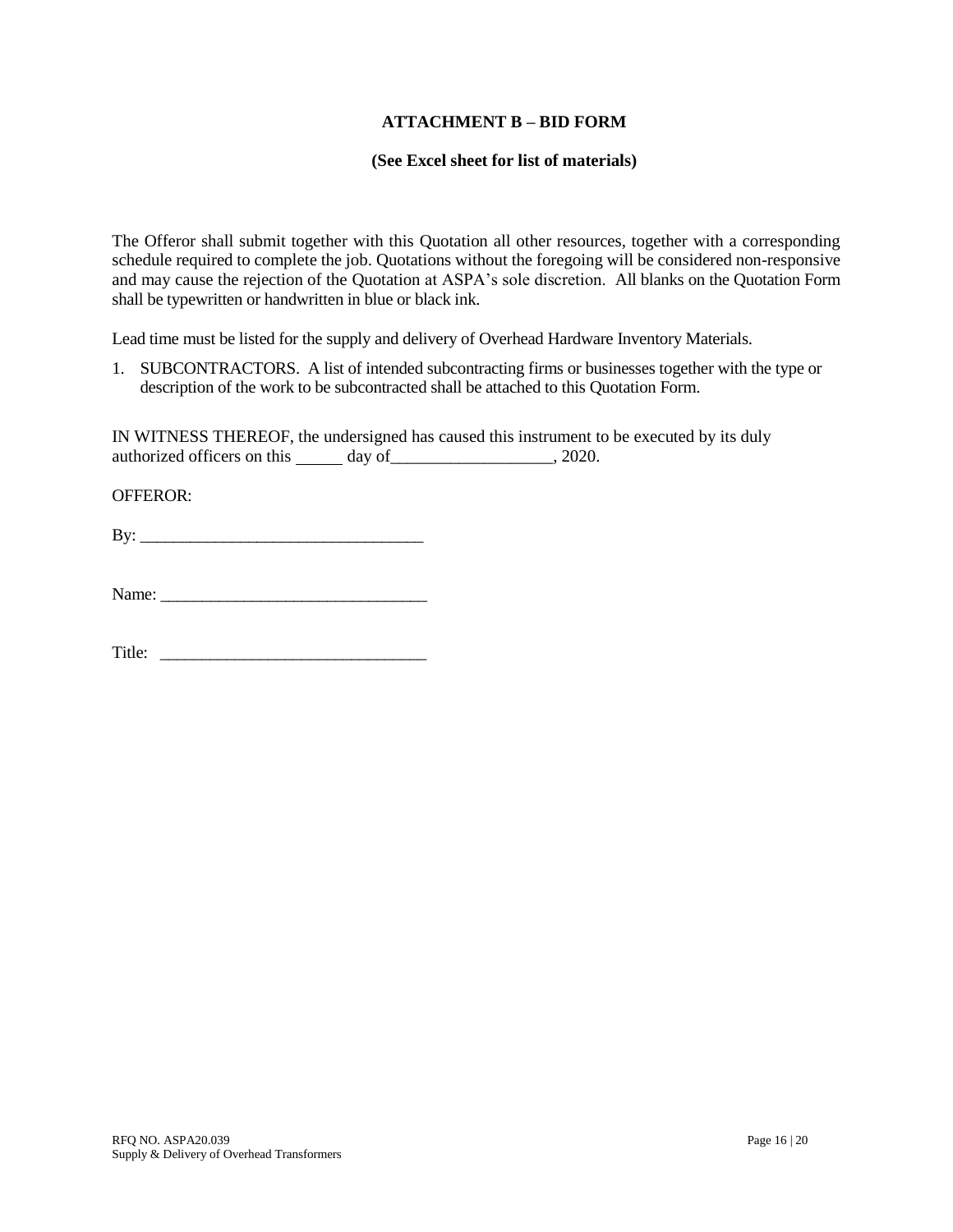# **ATTACHMENT C**

### **OFFEROR'S QUALIFICATIONS SHEET**

(Please Print or Type and Complete All Sections. An incomplete section will be considered nonresponsive. Use additional sheets if necessary.)

| 1. | Name of Offeror                                                                                                                                                                                                                                                                                                                                                                                                                                                                                                       |  |  |  |
|----|-----------------------------------------------------------------------------------------------------------------------------------------------------------------------------------------------------------------------------------------------------------------------------------------------------------------------------------------------------------------------------------------------------------------------------------------------------------------------------------------------------------------------|--|--|--|
| 2. |                                                                                                                                                                                                                                                                                                                                                                                                                                                                                                                       |  |  |  |
| 3. | <b>Business Address/e-mail</b>                                                                                                                                                                                                                                                                                                                                                                                                                                                                                        |  |  |  |
| 4. | Telephone, Fax and Official Contact Person                                                                                                                                                                                                                                                                                                                                                                                                                                                                            |  |  |  |
| 5. | Type of Business Structure (Please check)                                                                                                                                                                                                                                                                                                                                                                                                                                                                             |  |  |  |
|    | Partnership<br>Joint Venture<br>Corporation                                                                                                                                                                                                                                                                                                                                                                                                                                                                           |  |  |  |
|    | Proprietorship                                                                                                                                                                                                                                                                                                                                                                                                                                                                                                        |  |  |  |
|    | NOTE: Corporations must complete the recordation of their Articles of Incorporation, which is<br>evidenced by the Certificate of Incorporation issued by the Treasurer of the American Samoa<br>Government. Copies of partnership agreements and articles of incorporation should be submitted<br>to the Revenue Branch along with this application form and relevant documents. Aliens cannot<br>operate sole ownership enterprises, and partnerships with aliens are subject to review by the<br>Immigration Board. |  |  |  |
| 6. | Number of years the Offeror has been engaged in its current company business under the present                                                                                                                                                                                                                                                                                                                                                                                                                        |  |  |  |
| 7. | Type of work generally performed by Offeror                                                                                                                                                                                                                                                                                                                                                                                                                                                                           |  |  |  |
|    |                                                                                                                                                                                                                                                                                                                                                                                                                                                                                                                       |  |  |  |
|    |                                                                                                                                                                                                                                                                                                                                                                                                                                                                                                                       |  |  |  |

8. List all major projects of a similar nature for the supply of materials for Water Pipe Projects, which have been completed by the Offeror within the last three years, the total dollar amount of each project and the owner/contact person as a reference (attach additional sheets as necessary).

| • Order Name   |                     |
|----------------|---------------------|
| Date Completed | Total Order Cost \$ |
| Name of Owner  |                     |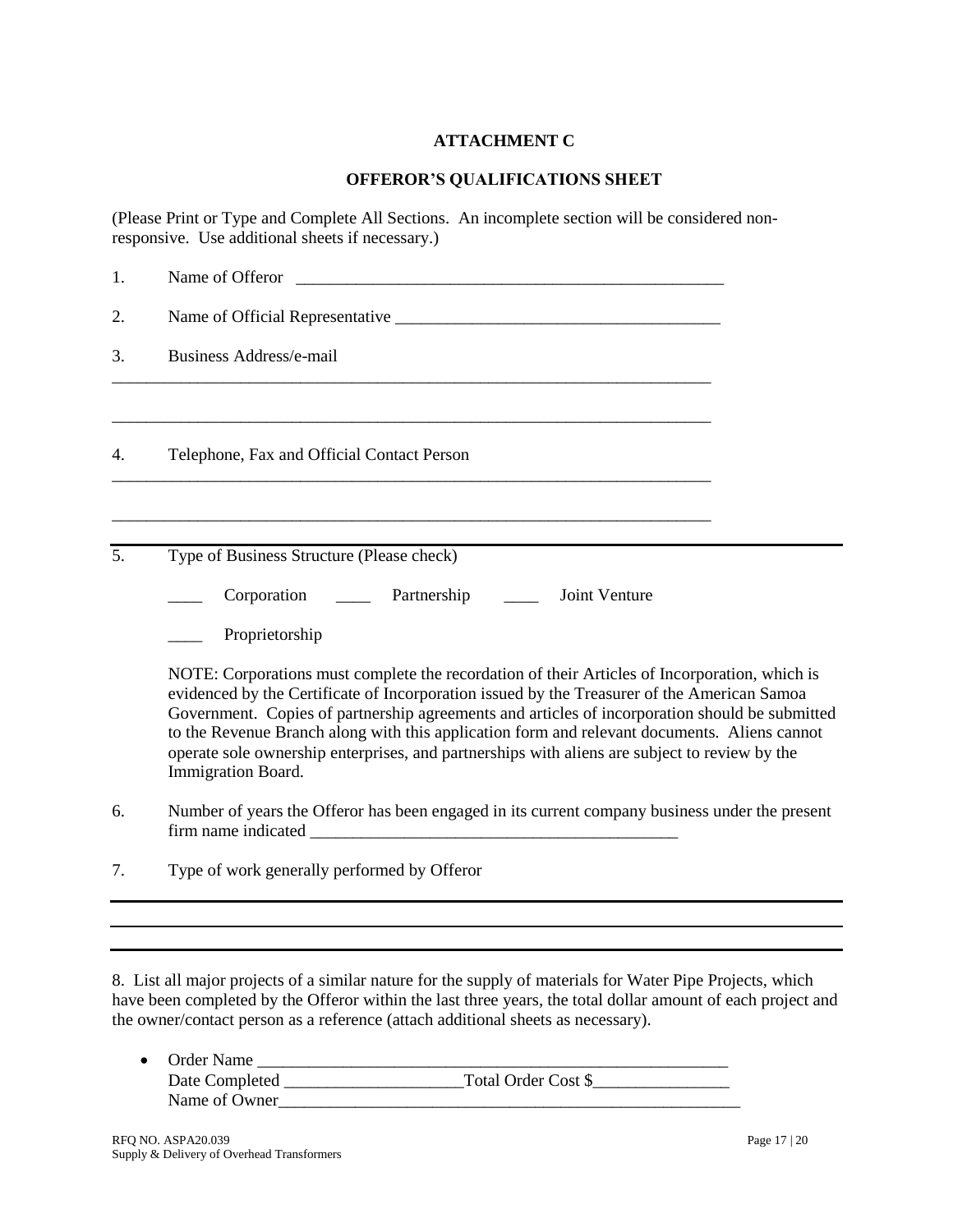Owner's phone number

- Order Name \_\_\_\_\_\_\_\_\_\_\_\_\_\_\_\_\_\_\_\_\_\_\_\_\_\_\_\_\_\_\_\_\_\_\_\_\_\_\_\_\_\_\_\_\_\_\_\_\_\_\_\_\_\_\_\_ Date Completed \_\_\_\_\_\_\_\_\_\_\_\_\_\_\_\_\_\_\_\_\_Total Order Cost \$\_\_\_\_\_\_\_\_\_\_\_\_\_\_\_\_ Name of Owner\_\_\_\_\_\_\_\_\_\_\_\_\_\_\_\_\_\_\_\_\_\_\_\_\_\_\_\_\_\_\_\_\_\_\_\_\_\_\_\_\_\_\_\_\_\_\_\_\_\_\_\_\_\_ Owner's phone number\_\_\_\_\_\_\_\_\_\_\_\_\_\_\_\_\_\_\_\_\_\_\_\_\_\_\_\_\_\_\_\_\_\_\_\_\_\_\_\_\_\_\_\_\_\_\_
- Order Name \_\_\_\_\_\_\_\_\_\_\_\_\_\_\_\_\_\_\_\_\_\_\_\_\_\_\_\_\_\_\_\_\_\_\_\_\_\_\_\_\_\_\_\_\_\_\_\_\_\_\_\_\_\_\_\_ Date Completed \_\_\_\_\_\_\_\_\_\_\_\_\_\_\_\_\_\_\_\_\_Total Order Cost \$\_\_\_\_\_\_\_\_\_\_\_\_\_\_\_\_ Name of Owner\_\_\_\_\_\_\_\_\_\_\_\_\_\_\_\_\_\_\_\_\_\_\_\_\_\_\_\_\_\_\_\_\_\_\_\_\_\_\_\_\_\_\_\_\_\_\_\_\_\_\_\_\_ Owner's phone number

9. Have you ever sued or been sued by any Government Agency?

10. If so, name the agency and reasons thereof

#### 11. If so, state case settlement, if settled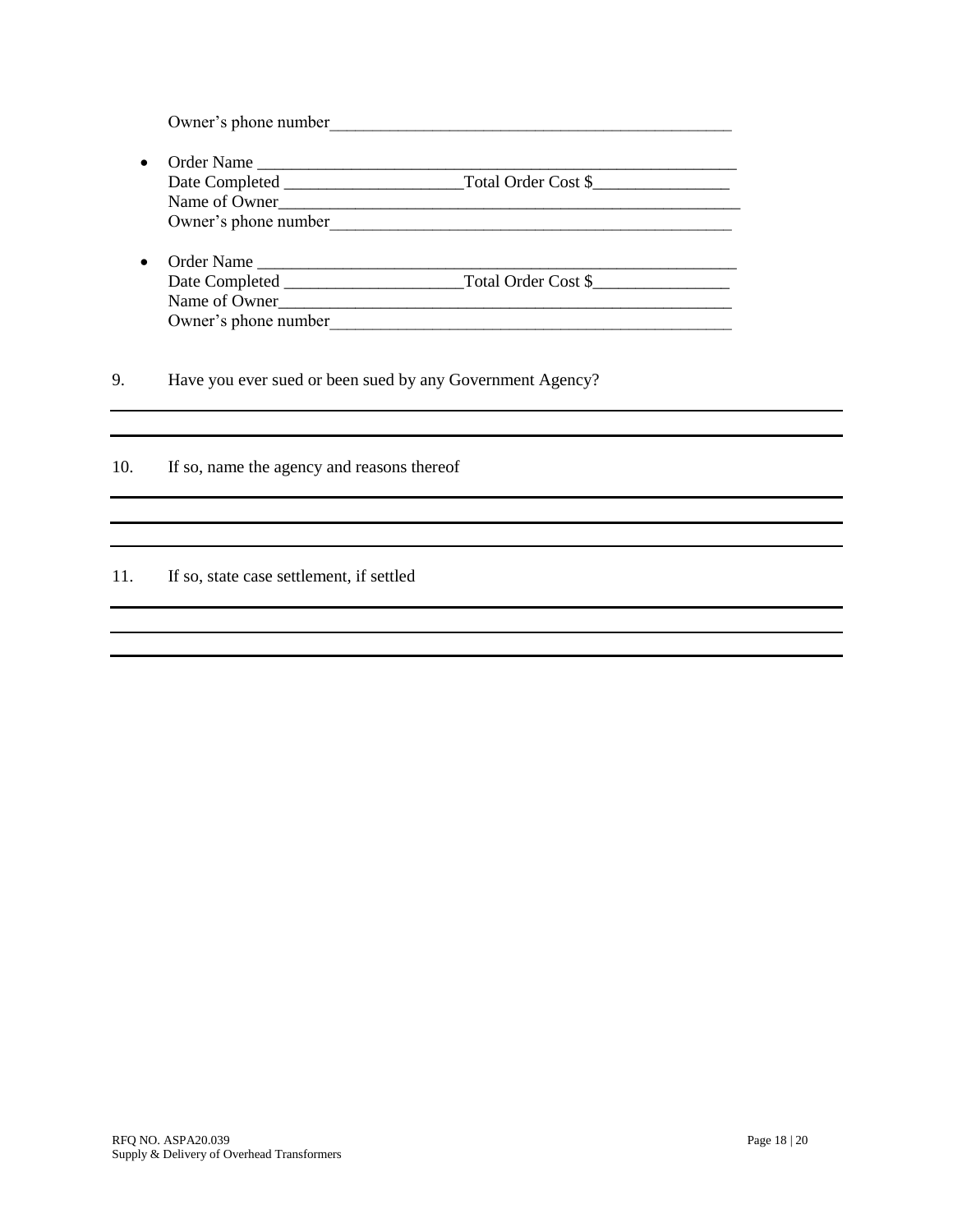## **ATTACHMENT D**

### **DISCLOSURE STATEMENTS**

|    |       | This form must be completed by all Offerors and submitted with the Quotation.                                                             |
|----|-------|-------------------------------------------------------------------------------------------------------------------------------------------|
|    |       |                                                                                                                                           |
|    |       | submitted the attached Quotation:                                                                                                         |
|    |       | (Complete one of the two following statements)                                                                                            |
| 1. |       | I have no immediate relatives (parents, children or siblings) who are currently employed<br>by the American Samoa Power Authority (ASPA). |
|    |       | (Signed)<br>(Title)                                                                                                                       |
| 2. | ASPA. | I have immediate relatives (parents, children or siblings) who are currently employed by                                                  |
|    |       | Their names and positions in are as follows.                                                                                              |
|    | Name  | Relationship to Offeror<br>Position in ASPA                                                                                               |
|    |       |                                                                                                                                           |
|    |       |                                                                                                                                           |
|    |       |                                                                                                                                           |
|    |       |                                                                                                                                           |
|    |       | (Signed)<br>(Title)                                                                                                                       |

Note: It is not against ASPA procurement rules for the relatives of ASPA employees to Quotation on and receive government contracts provided they disclose such relationships at the time of opening.